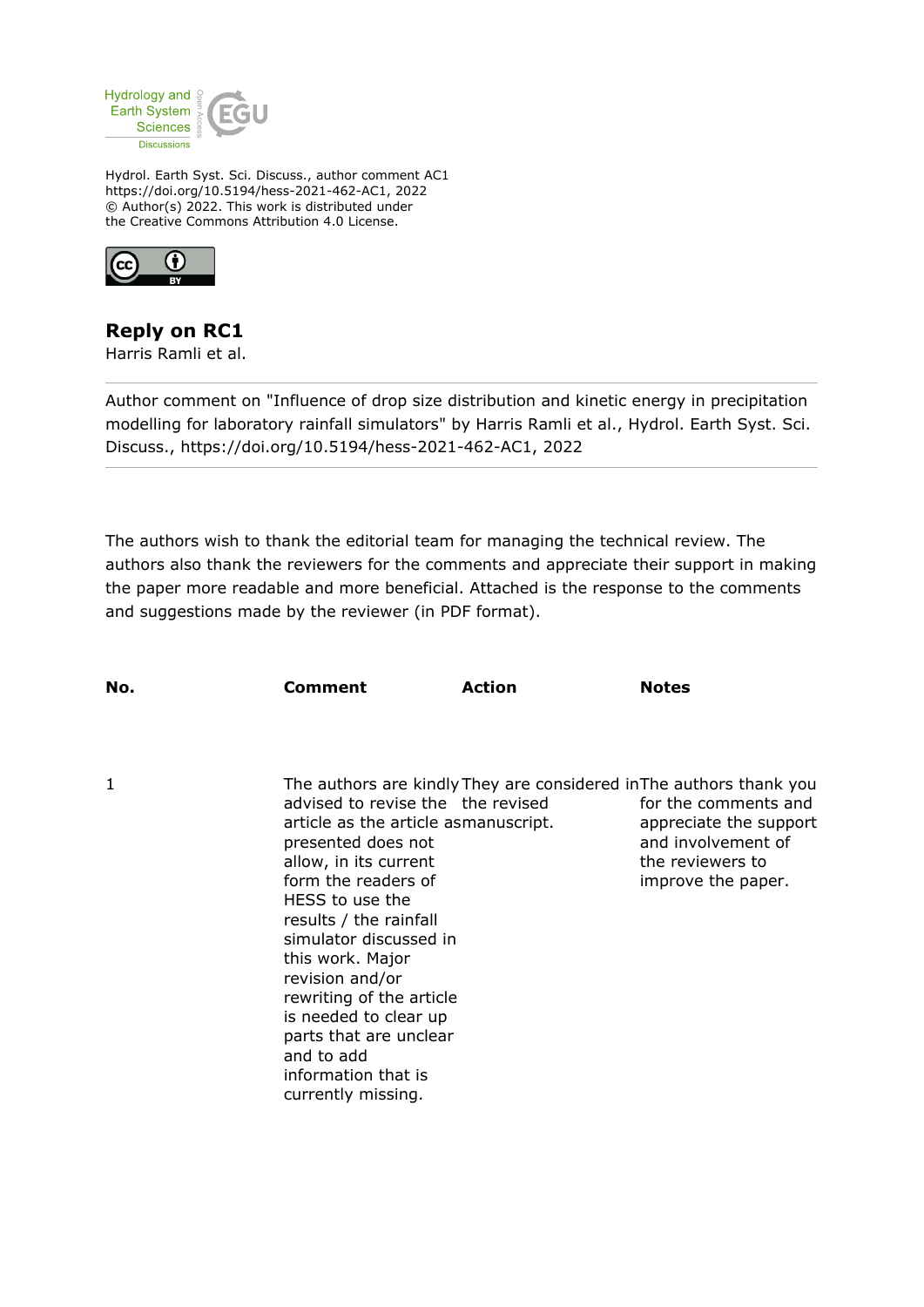2 A photo of the system Regarding this needs to be added. The text mentions comment, the author reviewer for this changed "0.8 m" to "8 comment. cm", similar to the drawing in Figure 1b. Thanks to the

that every lateral contains 10 drip emitter at 0.8 meter, which would make the system 8 meters long. I'm assuming that this is 0.08m, as per the drawing in figure 1b.

3 The system seems to Regarding this be 80 x 80 cm of nozzles. The text says rewrites the sentence confusion with Figure that the flour pallet method is used to determine drop sizes. sentences have been metre (72cm +

comment, the author been revised to avoid to provide a more clear view, where the line spans over one modified to read as follows:

The sentences have 1b, as the lateral flow 39cm), with the drip spaced at an 8cm interval. Section 3.2 Drop Sizes elaborated on the method of using a flour pallet.

The system consists of 100 nozzle drip points distributed throughout a 72 cm × 72 cm square area. Ten lateral lines connected to the mainline contain ten nozzle drips equally spaced at 8 cm. The system's effective test area is 80 cm × 80 cm.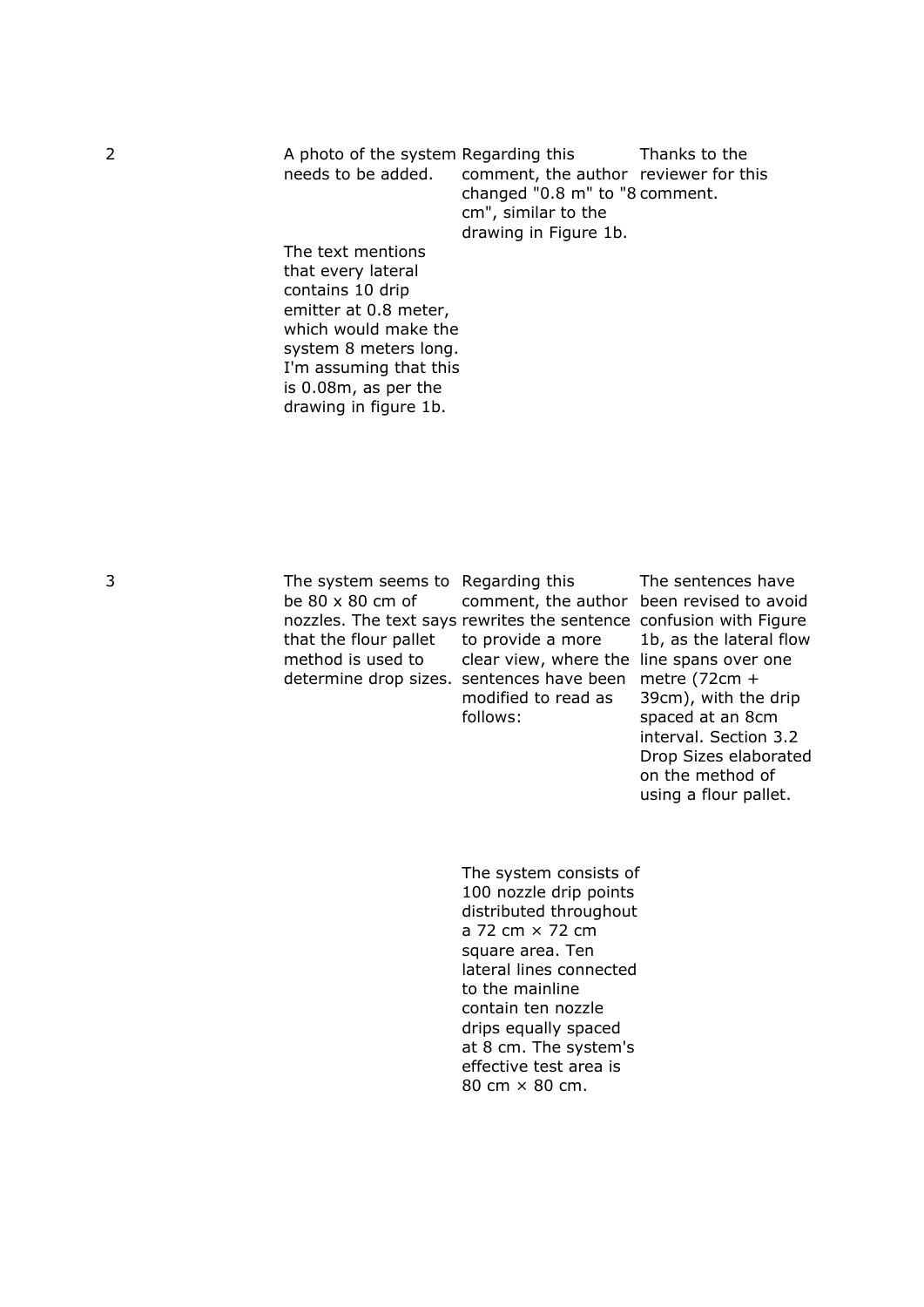4 The author make no effects'? Did all the rain fall within the 1 square meter of the board? Of so: was it uniform?

mention of the 'edge comment, the author reviewer for this Regarding this added a paragraph on comment and rainfall simulator calibration to provide a more clear view:

Thanks to the suggestion.

The rainfall simulator was calibrated in terms of rainfall intensity to achieve reproducible and consistent rainfall characteristics. Throughout the calibration and experiment, any element that may affect the changes in wind flow, such as an air conditioner or fan, is controlled to ensure that the raindrop falls vertically within the effective test area. The calibrating process was split into two parts. The first step measured the rainfall intensity and spatial rainfall distribution on the designated surface. To obtain high-resolution datasets, 100 cylindrical rainfall collectors are positioned on an area of 80 cm x 80 cm under the drip used. Each collector was weighed to determine the amount of rain collected after one hour of simulated rainfall. Based on the observations, no droplet crosses the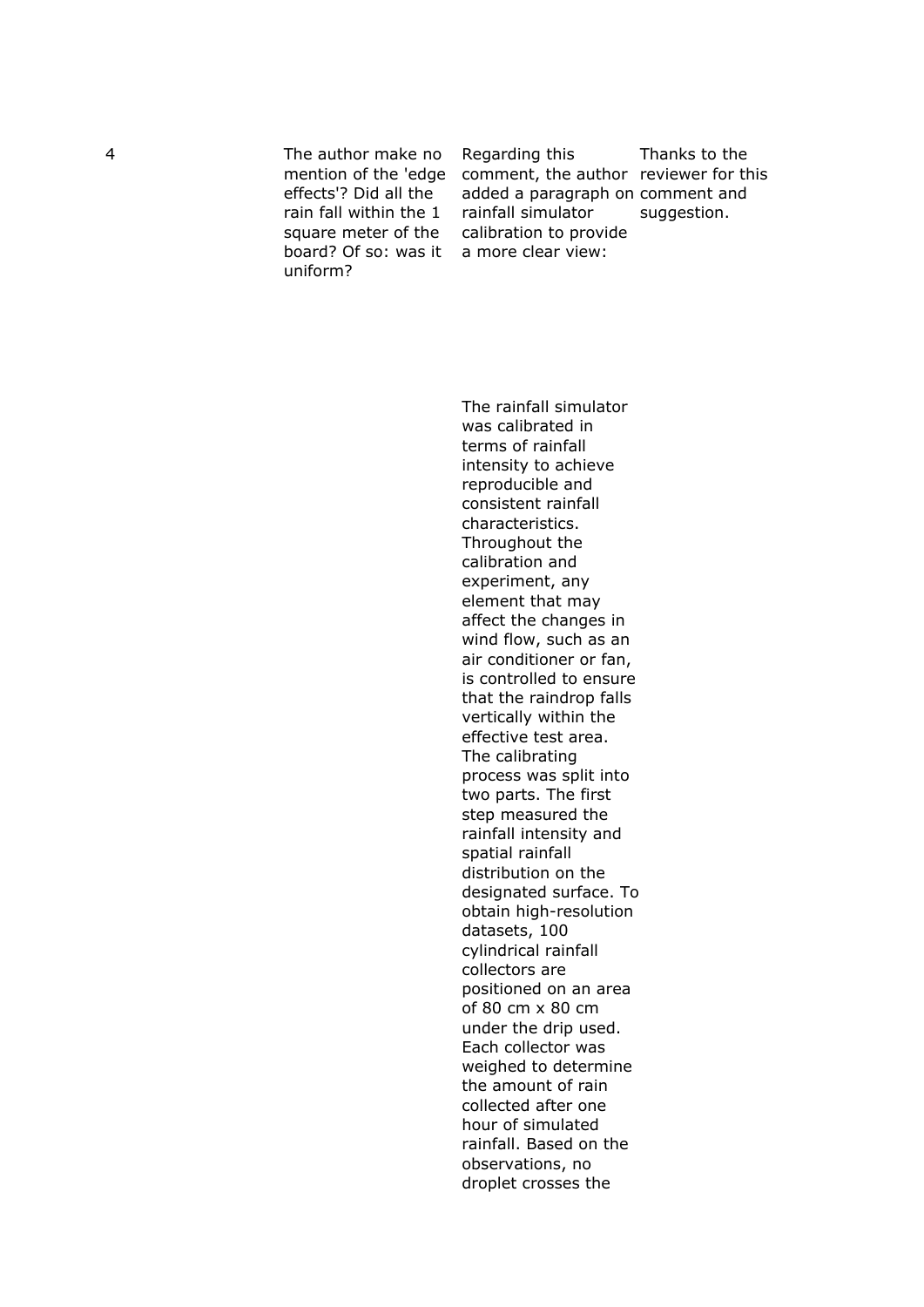cylindrical during the calibration and all land directly on the cylindrical beneath the drip. This initial calibration step ensures that each nozzle produces an equal amount of rainfall. A second step involved using a single large, plot-sized collection to determine net rainfall intensities. The volumetric method of flow measurement was utilised to calibrate the simulated real intensity. Two laboratory steel trays with top dimensions of 80cm x 80cm x 10cm and bottom dimensions of 100cm x 100cm x 8cm were used for volume control and placed beneath drip systems. The different heights of the top and bottom are merely a coincidence due to the laboratory's available tray. The primary technical requirement is that the central collection tray (small) must fit within the dimensions of the designed test area and be tall enough to collect the intended rainfall intensity (in this work, the maximum is 80 mm/h.), whereas the secondary collection tray must be larger than the effective test area. Collector boxes were placed in a central location (in relation to the drip location) and collected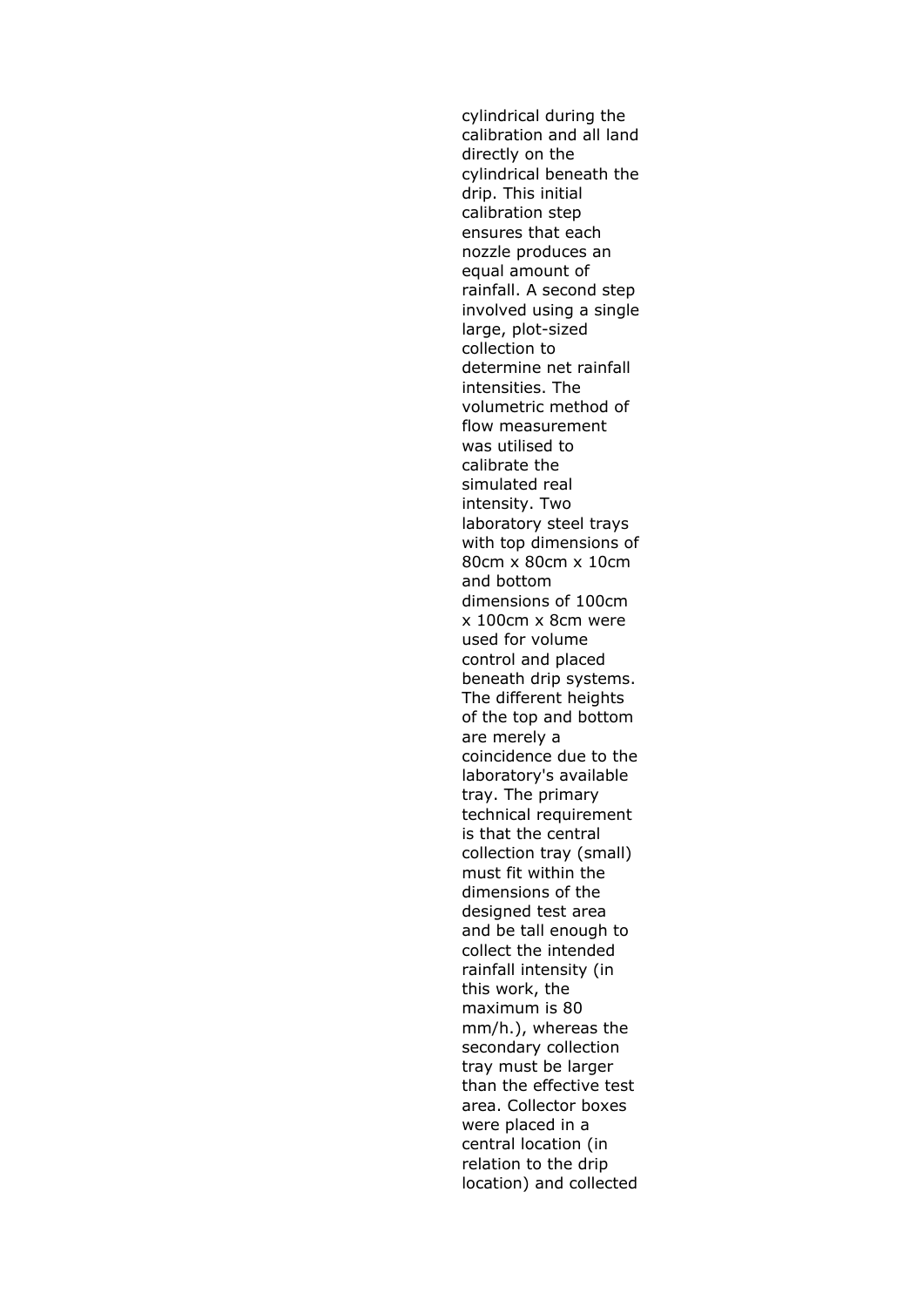the precipitated volume at a set pressure. The volume of precipitated water was determined using a measuring cylinder. A ruler was used to measure the water level, and then the precipitation volume collected was recorded. No raindrops landed on the large bottom tray during the second calibration stage based on the observations. This demonstrates that the raindrop area's uniformity is reproducible.

5 How was the calculation from water comment, the author reviewer for this flow to mm/hour done? Regarding this added sentences to provide a more clear suggestion.view: Thanks to the comment and

> The calibration result enables the flowmeter to correlate the amount of water controlled by the flowmeter to the amount of water emitted from the nozzle. Thus, the simulator delivers the desired rainfall intensity (mm/hr).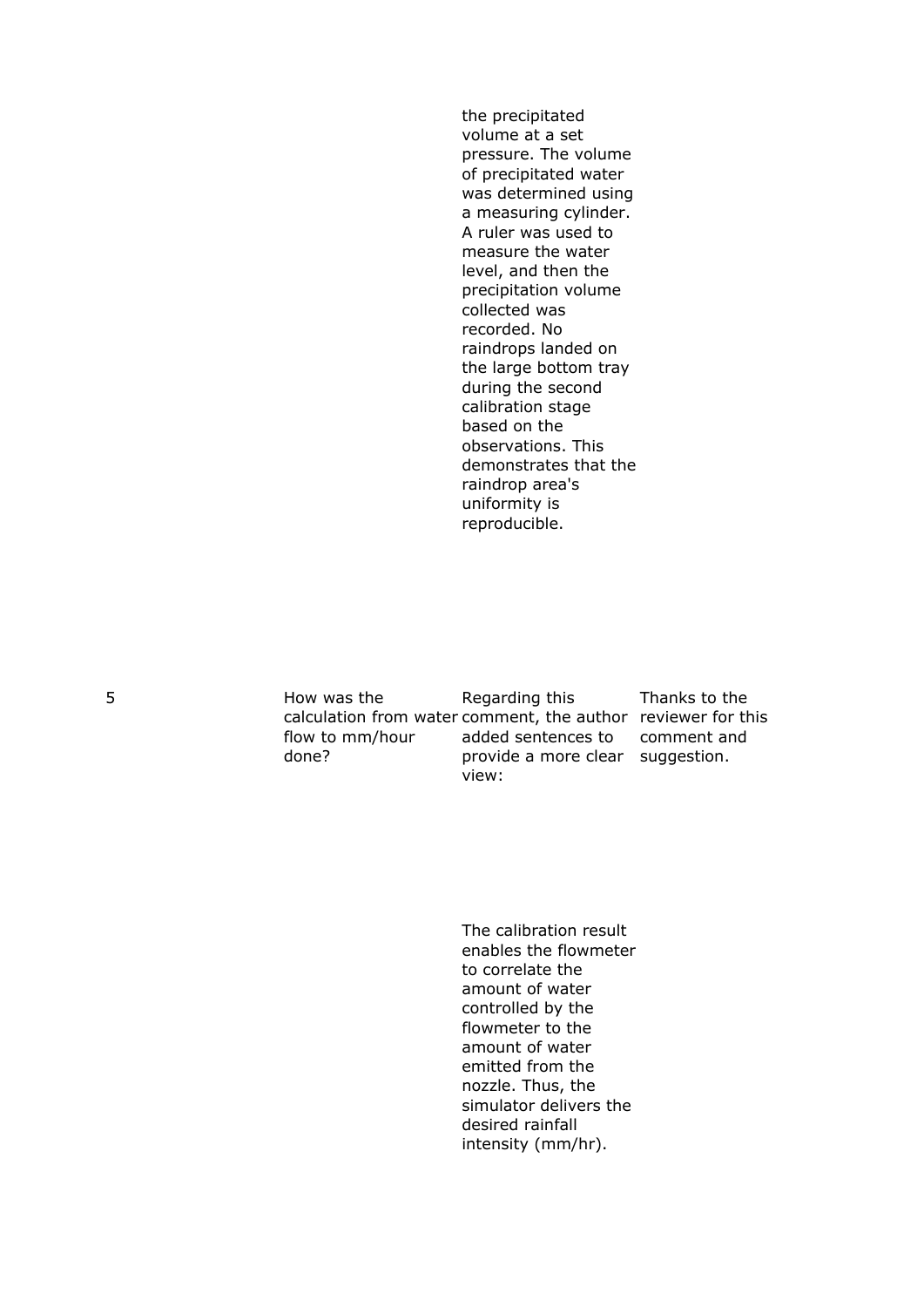6 Figure 1a suggest that No changes in the 'soil' is uneven and thus that different heights are possible in this system. If this is true it needs to be made explicit. If it is not, figure 1a needs to be corrected manuscript

Thanks to the reviewer for this comment. The uneven soil profiles result from another aspect of this research that is not covered in this paper. Calibration results indicated that small changes to these soil profiles do not affect the rainfall simulator's performance.

7 The authors do not mention in their introduction what range their new simulator targets, nor for which applications it is build.

No changes in manuscript

Thanks to the reviewer for this comment and suggestion. The main intention of this simulator setup is to simulate targeted rainfall intensities similar to the cases of landslide occurrences in the authors country. The simulator is applied to a laboratory setup of a specific selection of slope criteria for further understanding on rainfall impact in groundwater level changes. It is beyond this manuscript context; therefore, the authors excluded the explanation of the simulator's application.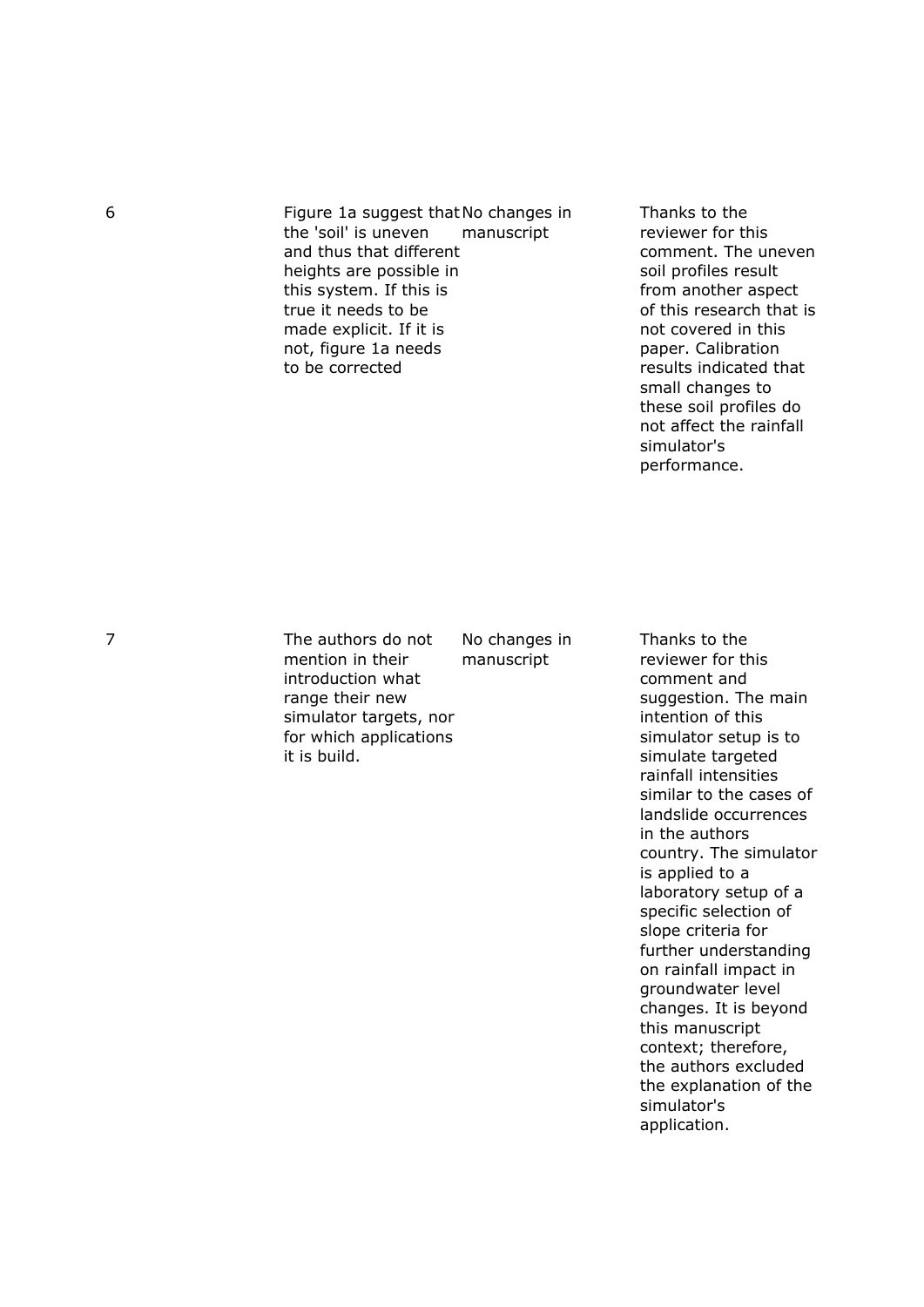8 Paragraph 3 contains No changes in a mix of theory and experimental setup that is hard to disentangle. The choices made in how to conduct the experiment are mentioned in between citations to literature. I strongly recommend separating paragraph 3 in a 'theory' and a 'experimental setup' paragraph.

manuscript

Thanks to the reviewer for this comment and suggestion. The third paragraph discussed solely with the subject's literature.

9 To check the amount As mentioned in the of water coming out of previous comment the system the flow meter is read for different settings of the pump pressure. It simulator calibration is not mentioned how to provide a clearer this experiment was view. conducted: for how long was the valve opened? Was the flow allowed to settled before starting the measurement? Or was it the same 1 to 4 seconds mentioned in paragraph 3.2? (No. 4 and No. 5), the comment and author added a paragraph on rainfall

Thanks to the reviewer for this suggestion.

10 To check the drop sizes generated with comment, the author reviewer for this this system, the flour added sentences to

Regarding this

Thanks to the comment and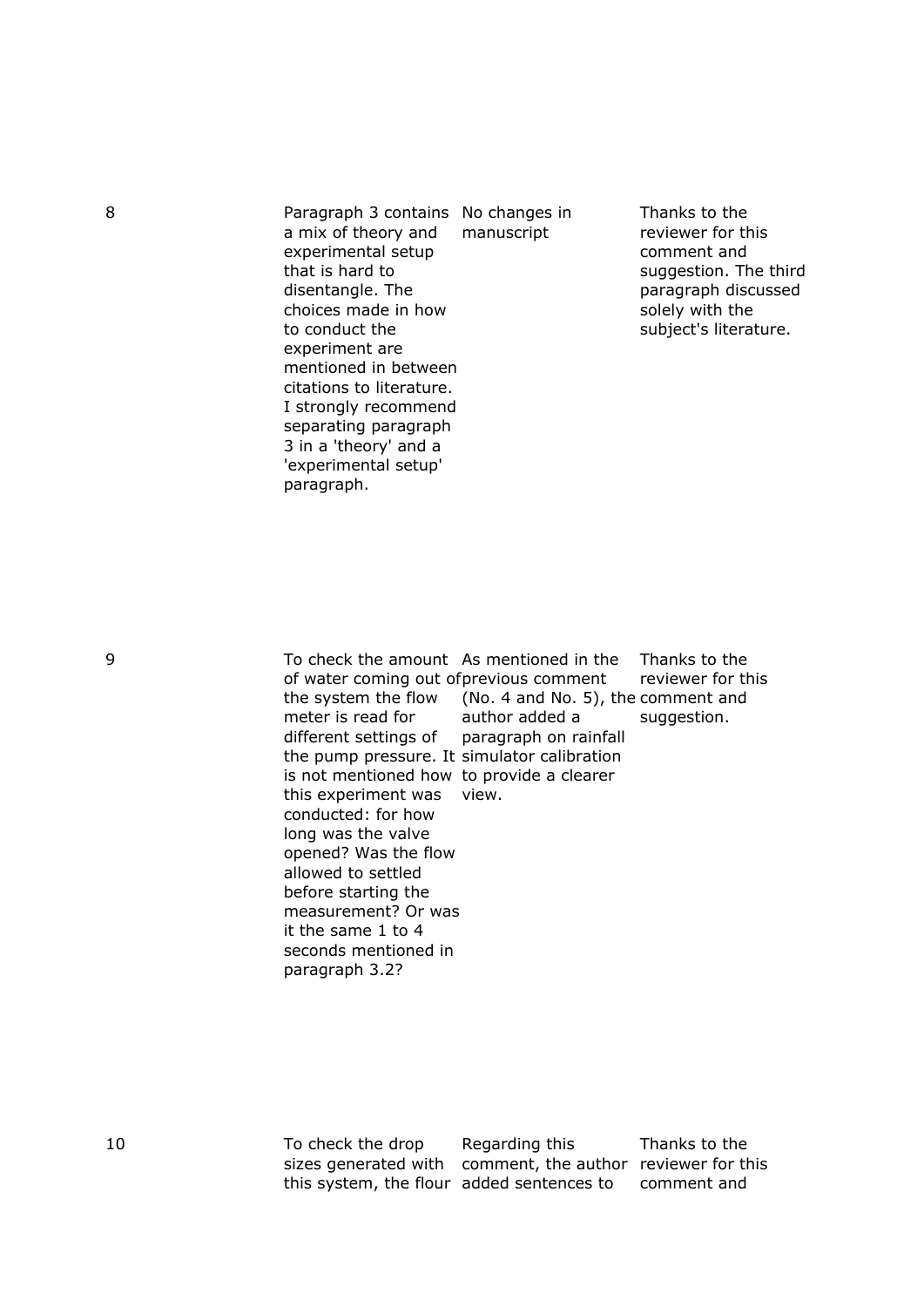pallet method was used with the flow opened for 1 to 4 seconds (how much? How was this determined? Was the idea to only have a few drops? How many?) This needs clearing up test would be on what was done and conducted by various how it relates to what researchers between 1 is reported. provide a more clear suggestion.view: According to Kathiravelu et al., 2016, the flour pallet and 4 seconds, depending on the intensity of rainfall. In our experiment, a 1.0 m x 1.0 m plate containing a 2.54 cm (1 inch) layer of uncompacted fine wheat flour was exposed to a split second of rainfall. The drops must not fall at the same point during rainfall simulation and formed corresponding to the drop size on impact. The objective is to collect a single drop of water. The flour plate was positioned 1.5 metres below the drip and covered with two layers of tray. A collection tray is used on both the top and bottom trays. The top collection tray's purpose is to capture the initial 1 to 2 seconds of rainfall when the valve is opened. This ensures that every nozzle produces a raindrop. Simultaneously with the top tray being set aside, the flour plate was exposed for a split second before being covered by the